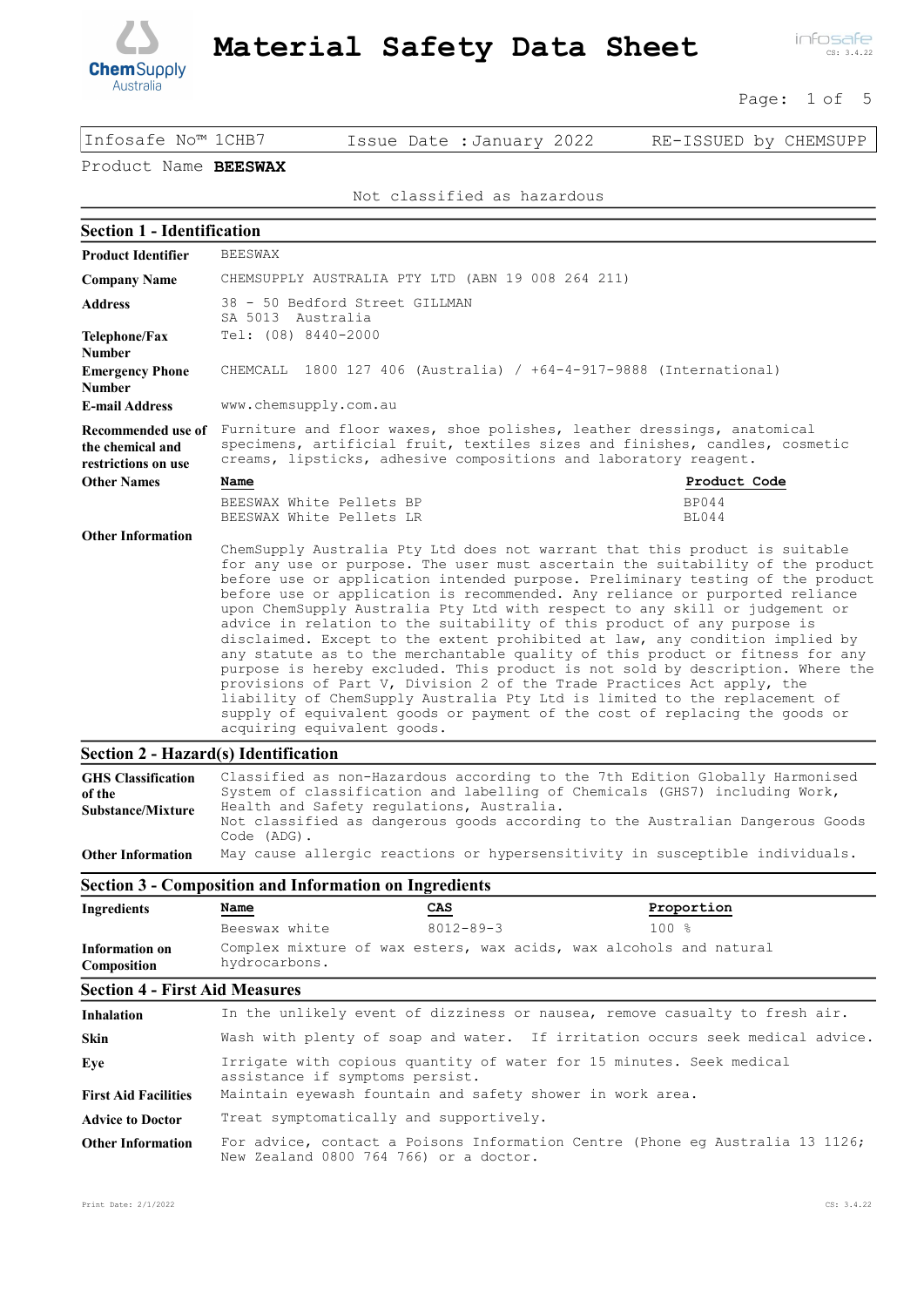

infosafe CS: 3.4.22

Page: 2 of 5

Infosafe No™ 1CHB7 Issue Date :January 2022 RE-ISSUED by CHEMSUPP

### Product Name BEESWAX

Not classified as hazardous

#### Section 5 - Firefighting Measures

| <b>Hazards</b> from<br><b>Combustion</b><br><b>Products</b> | Carbon monoxide, carbon dioxide and other noxious vapours.                                                                                                                                                                                                     |
|-------------------------------------------------------------|----------------------------------------------------------------------------------------------------------------------------------------------------------------------------------------------------------------------------------------------------------------|
| <b>Specific Methods</b>                                     | Small fire: Use dry chemical, CO2, water spray or foam.<br>Large fire: Use water spray, fog or foam.<br>If safe to do so, move undamaged containers from the fire area. Cool<br>containers with flooding quantities of water until well after the fire is out. |
| Decomposition                                               | >85 °C (discolours)                                                                                                                                                                                                                                            |
| <b>Temperature</b>                                          |                                                                                                                                                                                                                                                                |
| <b>Precautions in</b><br>connection with Fire               | Wear SCBA and structural firefighter's uniform.                                                                                                                                                                                                                |
|                                                             |                                                                                                                                                                                                                                                                |

### Section 6 - Accidental Release Measures

Personal Protection Wear protective clothing specified for normal operations (see Section 8) Sweep up (avoid generating dust) and using clean non-sparking tools transfer to a clean, suitable, clearly labelled container for disposal in accordance with local regulations. Clean-up Methods - Small Spillages

#### Section 7 - Handling and Storage

| <b>Precautions for Safe</b><br>Handling                                   | Generally not hazardous in normal handling, however good laboratory practices<br>should always be used. Avoid ingestion and inhalation of dust. Avoid contact<br>with eyes, skin, and clothing. Avoid prolonged or repeated exposure. Keep<br>containers closed when not in use. Use with adequate ventilation. Wear<br>appropriate protective equipment. It is essential that all who come into<br>contact with this material, maintain high standards of personal hygiene i.e.<br>washing hands prior to eating, drinking, smoking or going to the toilet. Keep<br>away from heat and all sources of ignition. |
|---------------------------------------------------------------------------|------------------------------------------------------------------------------------------------------------------------------------------------------------------------------------------------------------------------------------------------------------------------------------------------------------------------------------------------------------------------------------------------------------------------------------------------------------------------------------------------------------------------------------------------------------------------------------------------------------------|
| <b>Conditions for safe</b><br>storage, including<br>any incompatibilities | Store in tightly closed containers, in a cool, dry, well-ventilated area, away<br>from incompatible materials. Keep well closed when not in use. Protect from<br>direct sunlight and moisture. Avoid sparks, flames and other ignition sources.<br>Store away from oxidising agents, acids and alkalis.                                                                                                                                                                                                                                                                                                          |
| <b>Storage</b><br><b>Temperatures</b>                                     | Store at room temperature (15 to 25 °C recommended).                                                                                                                                                                                                                                                                                                                                                                                                                                                                                                                                                             |

#### Section 8 - Exposure Controls and Personal Protection

| <b>Other Exposure</b><br><b>Information</b> | A time weighted average (TWA) concentration for an 8 hour day, and 5 day week<br>has not been established by Safe Work Australia for this product. There is a<br>blanket limit of 10 mg/m <sup>3</sup> for dusts when limits have not otherwise been<br>established.                                                                                                                                                                                                                                                                                                                                                                                                                                        |
|---------------------------------------------|-------------------------------------------------------------------------------------------------------------------------------------------------------------------------------------------------------------------------------------------------------------------------------------------------------------------------------------------------------------------------------------------------------------------------------------------------------------------------------------------------------------------------------------------------------------------------------------------------------------------------------------------------------------------------------------------------------------|
| Engineering<br><b>Controls</b>              | In industrial situations maintain the concentrations values below the TWA.<br>This may be achieved by process modification, use of local exhaust<br>ventilation, capturing substances at the source, or other methods.                                                                                                                                                                                                                                                                                                                                                                                                                                                                                      |
| <b>Respiratory</b><br><b>Protection</b>     | Where ventilation is not adequate, respiratory protection may be required.<br>Avoid breathing dust, vapours or mists. Respiratory protection should comply<br>with AS 1716 - Respiratory Protective Devices and be selected in accordance<br>with AS 1715 - Selection, Use and Maintenance of Respiratory Protective<br>Devices. Filter capacity and respirator type depends on exposure levels. In<br>event of emergency or planned entry into unknown concentrations a positive<br>pressure, full-facepiece SCBA should be used. If respiratory protection is<br>required, institute a complete respiratory protection program including<br>selection, fit testing, training, maintenance and inspection. |
| <b>Eye and Face</b><br><b>Protection</b>    | The use of a face shield, chemical goggles or safety glasses with side shield<br>protection as appropriate. Must comply with Australian Standards AS 1337 and<br>be selected and used in accordance with AS 1336.                                                                                                                                                                                                                                                                                                                                                                                                                                                                                           |
| <b>Hand Protection</b>                      | Hand protection should comply with AS 2161, Occupational protective gloves -<br>Selection, use and maintenance. Recommendation: Plastic or rubber gloves.                                                                                                                                                                                                                                                                                                                                                                                                                                                                                                                                                   |
| <b>Personal Protective</b><br>Equipment     | Final choice of personal protective equipment will depend on individual<br>circumstances and/or according to risk assessments undertaken.                                                                                                                                                                                                                                                                                                                                                                                                                                                                                                                                                                   |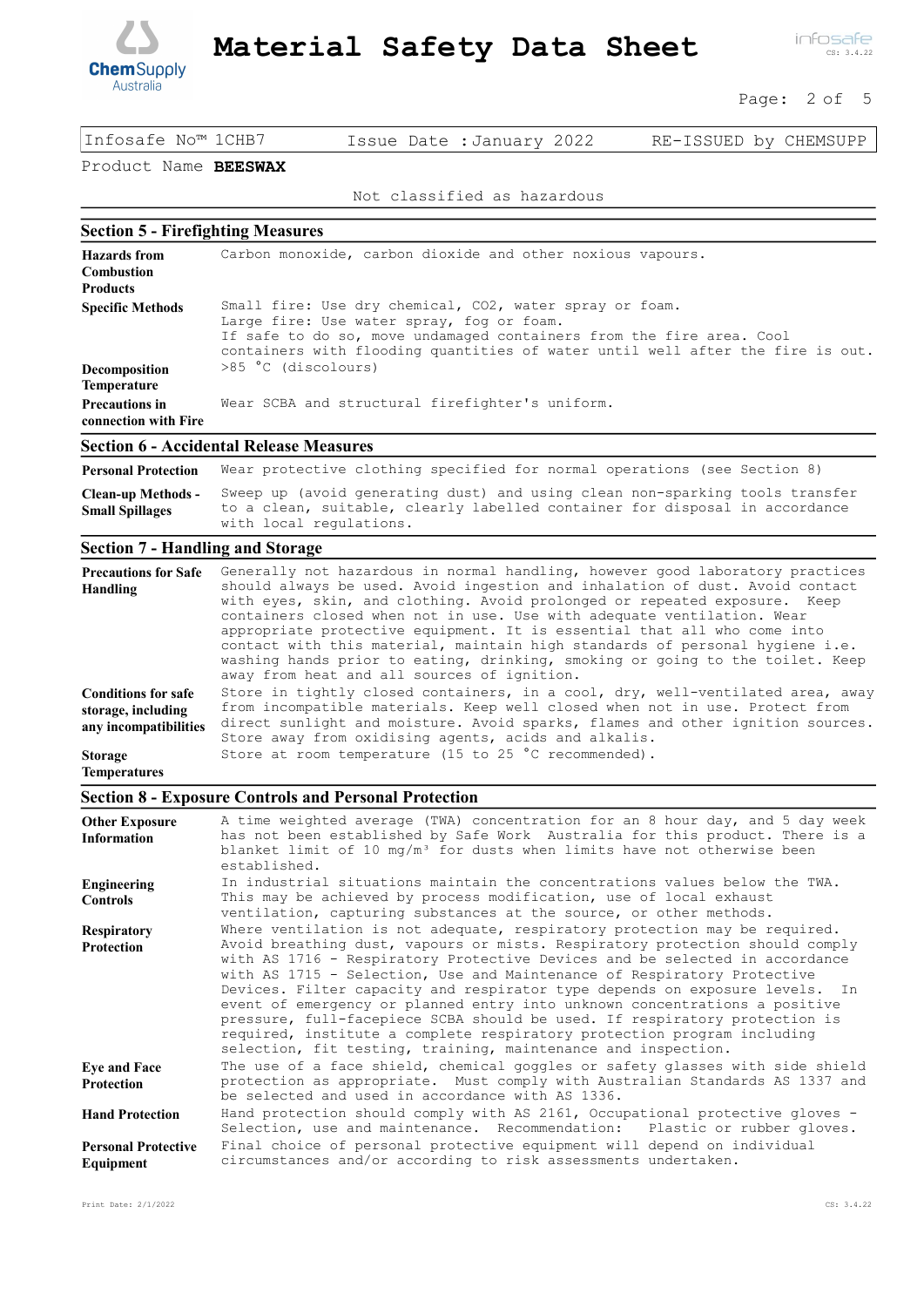

infosafe CS: 3.4.22

Page: 3 of 5

| Infosafe No™ 1CHB7                                | Issue Date : January 2022<br>RE-ISSUED by CHEMSUPP                                                                                                                                                                                                                                                                                                              |
|---------------------------------------------------|-----------------------------------------------------------------------------------------------------------------------------------------------------------------------------------------------------------------------------------------------------------------------------------------------------------------------------------------------------------------|
| Product Name BEESWAX                              |                                                                                                                                                                                                                                                                                                                                                                 |
|                                                   | Not classified as hazardous                                                                                                                                                                                                                                                                                                                                     |
| <b>Body Protection</b><br><b>Hygiene Measures</b> | Clean clothing or protective clothing should be worn, preferably with an<br>apron. Clothing for protection against chemicals should comply with AS 3765<br>Clothing for Protection Against Hazardous Chemicals.<br>Always wash hands before smoking, eating or using the toilet. Wash<br>contaminated clothing and other protective equipment before storing or |
|                                                   | re-using.                                                                                                                                                                                                                                                                                                                                                       |
|                                                   | <b>Section 9 - Physical and Chemical Properties</b>                                                                                                                                                                                                                                                                                                             |
| Form                                              | Solid                                                                                                                                                                                                                                                                                                                                                           |
| Appearance                                        | White (bleached) pellets/flakes.                                                                                                                                                                                                                                                                                                                                |
| Odour                                             | Characteristic odour.                                                                                                                                                                                                                                                                                                                                           |
| <b>Melting Point</b>                              | 62 to 64 °C                                                                                                                                                                                                                                                                                                                                                     |
| <b>Boiling Point</b>                              | Does not boil in air.                                                                                                                                                                                                                                                                                                                                           |
| Decomposition<br>Temperature                      | >85 °C (discolours)                                                                                                                                                                                                                                                                                                                                             |
| <b>Solubility in Water</b>                        | Insoluble.                                                                                                                                                                                                                                                                                                                                                      |
| <b>Solubility in Organic</b><br><b>Solvents</b>   | Slightly soluble in alcohol; soluble in chloroform, ether, and oils.                                                                                                                                                                                                                                                                                            |
| <b>Specific Gravity</b>                           | 0.958 to 0.970 at 15 °C                                                                                                                                                                                                                                                                                                                                         |
| <b>Vapour Pressure</b>                            | Negligible.                                                                                                                                                                                                                                                                                                                                                     |
| <b>Evaporation Rate</b>                           | Negligible.                                                                                                                                                                                                                                                                                                                                                     |
| <b>Dropping Point</b>                             | $61 - 65 °C$                                                                                                                                                                                                                                                                                                                                                    |
| <b>Flash Point</b>                                | 204.4 °C (OC); > 254 °C; 265.56 °C (OC).                                                                                                                                                                                                                                                                                                                        |
| Flammability                                      | Combustible.                                                                                                                                                                                                                                                                                                                                                    |
| <b>Explosion Properties</b>                       | Exposure to fire may cause containers to rupture/explode.                                                                                                                                                                                                                                                                                                       |

# Section 10 - Stability and Reactivity

| <b>Chemical Stability</b>                                    | Stable under normal conditions of storage and handling.    |
|--------------------------------------------------------------|------------------------------------------------------------|
| <b>Possibility of</b><br><b>Hazardous Reactions</b>          | Reactive with oxidizing agents.                            |
| <b>Conditions to Avoid</b>                                   | Heat, all sources of ignition and incompatible materials.  |
| Incompatible<br><b>Materials</b>                             | Oxidising agents, acids, and alkalis.                      |
| <b>Hazardous</b><br><b>Decomposition</b>                     | Carbon monoxide, carbon dioxide and other noxious vapours. |
| <b>Products</b><br><b>Hazardous</b><br><b>Polymerization</b> | Will not occur.                                            |

# Section 11 - Toxicological Information

| Ingestion         | Ingestion of large amounts may cause gastrointestinal irritation. Symptoms may<br>include pain, nausea, vomiting and diarrhoea.                                                                                                                             |
|-------------------|-------------------------------------------------------------------------------------------------------------------------------------------------------------------------------------------------------------------------------------------------------------|
| <b>Inhalation</b> | May cause respiratory tract irritation, especially if the material is heated<br>or mists are generated. Inhalation of high concentration may lead to headache,<br>shortness of breath, dizziness, nausea, vomiting.                                         |
| <b>Skin</b>       | May cause skin irritation, which can result in redness, itching and possible<br>dermatitis. May cause skin sensitization, an allergic reaction, which becomes<br>evident upon re-exposure to this material. May be harmful if absorbed through<br>the skin. |
| Eve               | May cause eye irritation, resulting in redness, lacrimation and stinging.                                                                                                                                                                                   |
| Carcinogenicity   | Not listed in the IARC Monographs.                                                                                                                                                                                                                          |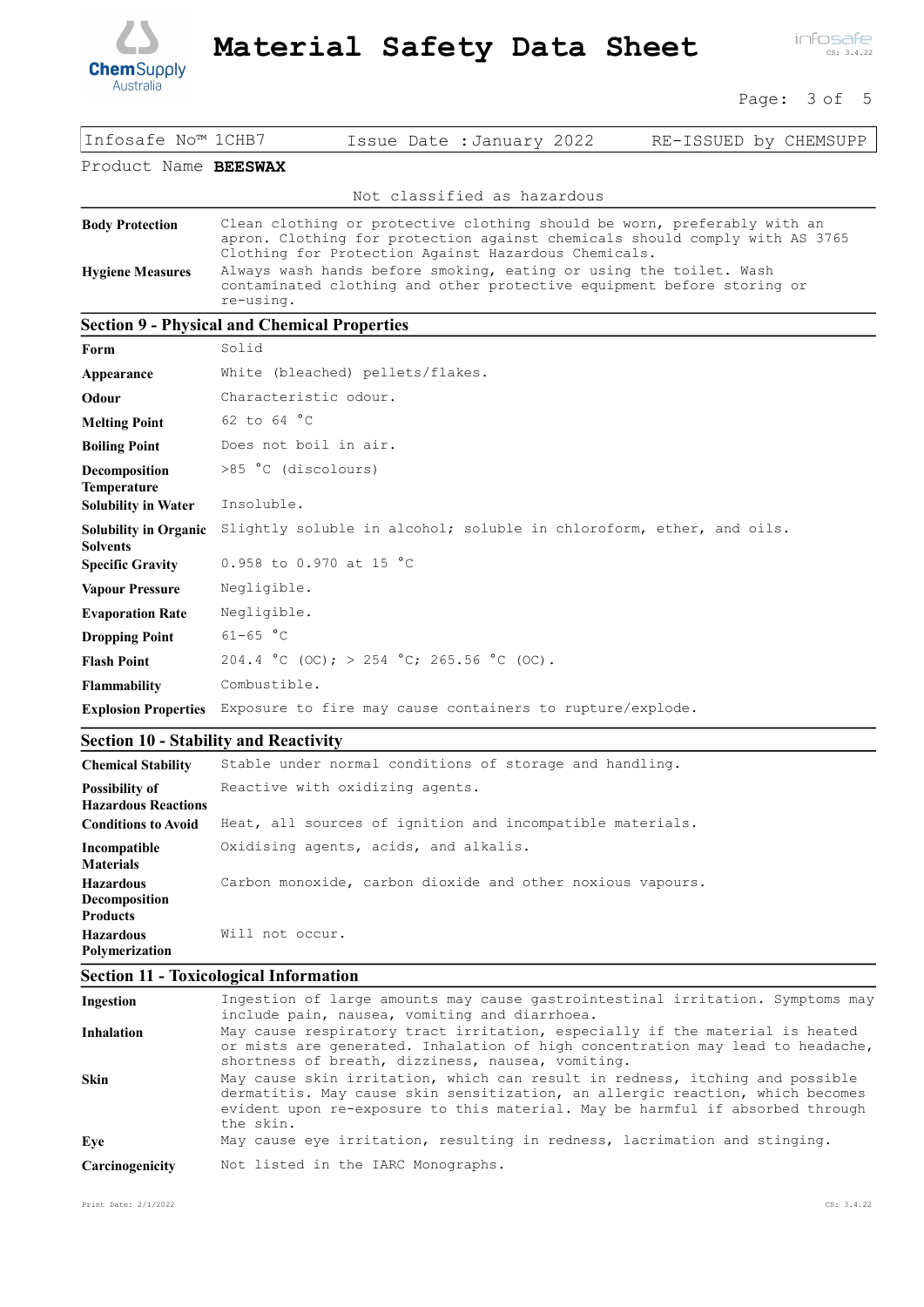

### Page: 4 of 5

| Infosafe No™ 1CHB7                                  | RE-ISSUED by CHEMSUPP<br>Issue Date : January 2022                                                                                                                                                                                                                                                                                                                                                                                                                                                                                                                                                                                                                                                                                                                                                                                          |
|-----------------------------------------------------|---------------------------------------------------------------------------------------------------------------------------------------------------------------------------------------------------------------------------------------------------------------------------------------------------------------------------------------------------------------------------------------------------------------------------------------------------------------------------------------------------------------------------------------------------------------------------------------------------------------------------------------------------------------------------------------------------------------------------------------------------------------------------------------------------------------------------------------------|
| Product Name BEESWAX                                |                                                                                                                                                                                                                                                                                                                                                                                                                                                                                                                                                                                                                                                                                                                                                                                                                                             |
|                                                     | Not classified as hazardous                                                                                                                                                                                                                                                                                                                                                                                                                                                                                                                                                                                                                                                                                                                                                                                                                 |
| Mutagenicity                                        | No evidence of mutagenic effects.                                                                                                                                                                                                                                                                                                                                                                                                                                                                                                                                                                                                                                                                                                                                                                                                           |
| <b>Chronic Effects</b>                              | Prolonged or repeated contact with this material may cause allergic reactions<br>or hypersensitivity in susceptible individuals resulting in skin irritation.<br>Repeated exposure of the eyes to a low level of dust can produce eye<br>irritation. Repeated skin exposure can produce skin destruction or dermatitis.<br>Repeated inhalation of dust can produce varying degree of respiratory<br>irritation or lung damage.                                                                                                                                                                                                                                                                                                                                                                                                              |
|                                                     | <b>Section 12 - Ecological Information</b>                                                                                                                                                                                                                                                                                                                                                                                                                                                                                                                                                                                                                                                                                                                                                                                                  |
| <b>Ecological</b><br><b>Information</b>             | No ecological problems are to be expected when the product is handled and used<br>with due care and attention.                                                                                                                                                                                                                                                                                                                                                                                                                                                                                                                                                                                                                                                                                                                              |
| <b>Environmental</b><br><b>Protection</b>           | Prevent this material entering waterways, drains and sewers.                                                                                                                                                                                                                                                                                                                                                                                                                                                                                                                                                                                                                                                                                                                                                                                |
|                                                     | <b>Section 13 - Disposal Considerations</b>                                                                                                                                                                                                                                                                                                                                                                                                                                                                                                                                                                                                                                                                                                                                                                                                 |
| <b>Disposal</b><br><b>Considerations</b>            | Whatever cannot be saved for recovery or recycling should be disposed of<br>according to relevant local, state and federal government regulations.                                                                                                                                                                                                                                                                                                                                                                                                                                                                                                                                                                                                                                                                                          |
|                                                     | <b>Section 14 - Transport Information</b>                                                                                                                                                                                                                                                                                                                                                                                                                                                                                                                                                                                                                                                                                                                                                                                                   |
| <b>Transport</b><br><b>Information</b>              | Not classified as a Dangerous Good according to the Australian Code for the<br>Transport of Dangerous Goods by Road and Rail.                                                                                                                                                                                                                                                                                                                                                                                                                                                                                                                                                                                                                                                                                                               |
| <b>Environmental</b><br><b>Hazards</b>              | No ecological problems are to be expected when the product is handled and used<br>with due care and attention.                                                                                                                                                                                                                                                                                                                                                                                                                                                                                                                                                                                                                                                                                                                              |
|                                                     | <b>Section 15 - Regulatory Information</b>                                                                                                                                                                                                                                                                                                                                                                                                                                                                                                                                                                                                                                                                                                                                                                                                  |
| <b>Regulatory</b><br><b>Information</b>             | Listed in the Australian Inventory of Chemical Substances (AICS).                                                                                                                                                                                                                                                                                                                                                                                                                                                                                                                                                                                                                                                                                                                                                                           |
| <b>Poisons Schedule</b>                             | Not Scheduled                                                                                                                                                                                                                                                                                                                                                                                                                                                                                                                                                                                                                                                                                                                                                                                                                               |
|                                                     | <b>Section 16 - Any Other Relevant Information</b>                                                                                                                                                                                                                                                                                                                                                                                                                                                                                                                                                                                                                                                                                                                                                                                          |
| Literature                                          | 'Standard for the Uniform Scheduling of Medicines and Poisons .', Commonwealth<br>of Australia.                                                                                                                                                                                                                                                                                                                                                                                                                                                                                                                                                                                                                                                                                                                                             |
| <b>References</b>                                   | National Road Transport Commission, 'Australian Code for the Transport of<br>Dangerous Goods by Road and Rail 7th. Ed.'.<br>Safe Work Australia, 'National Code of Practice for the Preparation of Safety<br>Data Sheets for Hazardous Chemicals'.<br>Standards Australia, 'SAA/SNZ HB 76:2010 Dangerous Goods - Initial Emergency<br>Response Guide', Standards Australia/Standards New Zealand.<br>Safe Work Australia, 'Hazardous Chemical Information System'.                                                                                                                                                                                                                                                                                                                                                                          |
|                                                     | Safe Work Australia, 'National Code of Practice for the Labelling of Safe<br>Work Hazardous Substances'.<br>Safe Work Australia, 'National Exposure Standards for Atmospheric Contaminants<br>in the Occupational Environment'.                                                                                                                                                                                                                                                                                                                                                                                                                                                                                                                                                                                                             |
|                                                     | Contact Person/Point Paul McCarthy Ph. (08) 8440 2000<br>DISCLAIMER STATEMENT:<br>All information provided in this data sheet or by our technical<br>representatives is compiled from the best knowledge available to us. However,<br>since data, safety standards and government regulations are subject to change<br>and the conditions of handling and use, or misuse, are beyond our control, we<br>make no warranty either expressed or implied, with respect to the completeness<br>or accuracy to the information contained herein. ChemSupply Australia Pty Ltd<br>accepts no responsibility whatsoever for its accuracy or for any results that<br>may be obtained by customers from using the data and disclaims all liability<br>for reliance on information provided in this data sheet or by our technical<br>representatives. |
| <b>Empirical Formula</b><br>& Structural<br>Formula | Mixture                                                                                                                                                                                                                                                                                                                                                                                                                                                                                                                                                                                                                                                                                                                                                                                                                                     |
|                                                     | End Of MSDS                                                                                                                                                                                                                                                                                                                                                                                                                                                                                                                                                                                                                                                                                                                                                                                                                                 |
|                                                     | © Copyright Chemical Safety International Pty Ltd                                                                                                                                                                                                                                                                                                                                                                                                                                                                                                                                                                                                                                                                                                                                                                                           |

Print Date: 2/1/2022 CS: 3.4.22